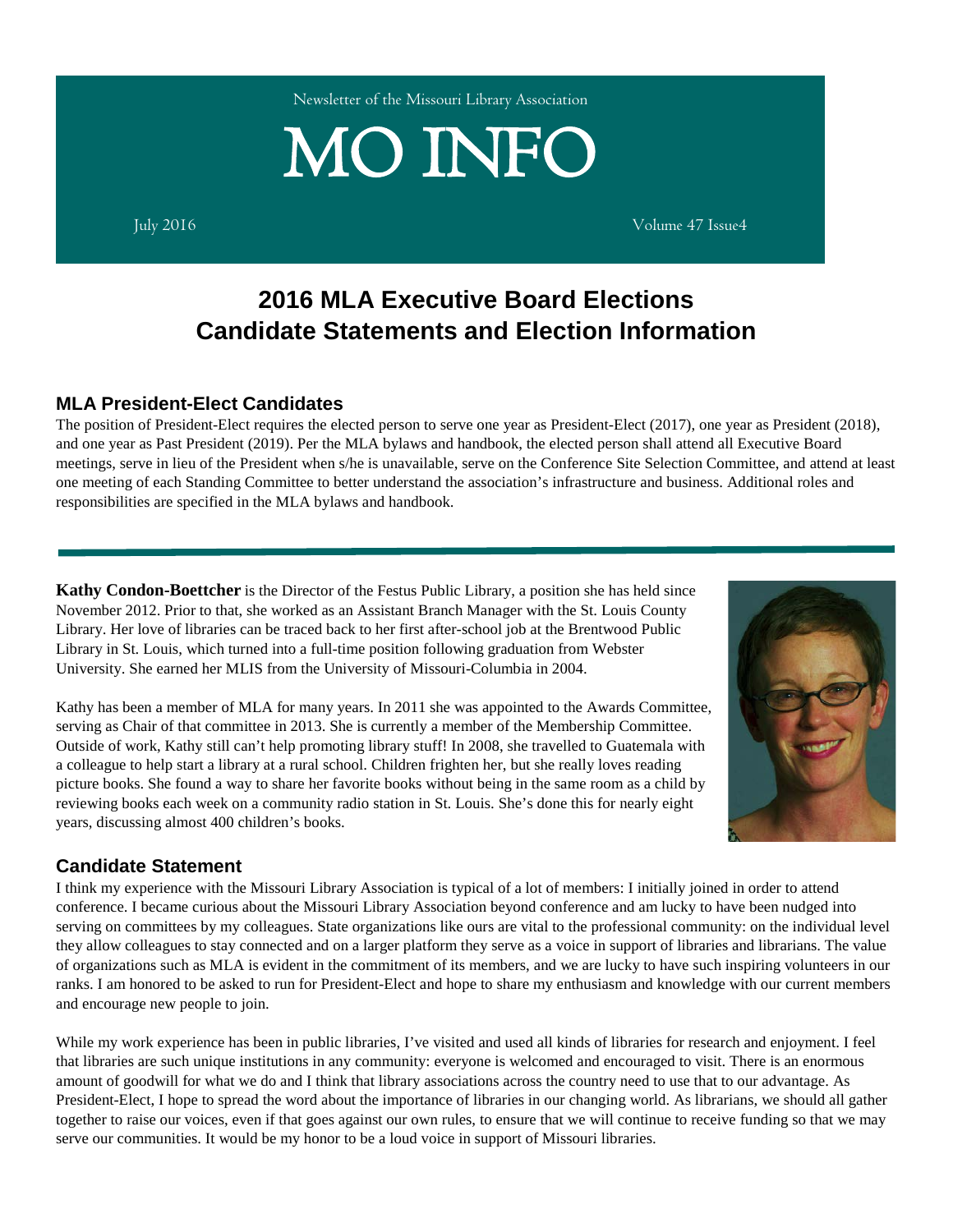

**Debbie Luchenbill** has been the Missouri Evergreen Coordinator at MOBIUS for the last four years, where she has helped administer and expand the Missouri Evergreen resource-sharing consortium, through recruitment, training, implementation, help desk, and more. She loves traveling to and working with the staff at libraries all over the state. Prior to working at MOBIUS, Debbie spent five years at The State Historical Society of Missouri, where she was State Coordinator for National History Day in Missouri, a year-long academic program for sixth to twelfth graders. As State Coordinator, Debbie organized and resourced the Missouri program at all levels, including working with nine regional coordinators, planning and recruiting volunteers for the state contest in Columbia, organizing Missouri's delegation to the national contest, and serving as liaison with the national office. Through her leadership, the program grew every year, gained financial supporters, and came together as a statewide program. She has also worked in public and academic libraries, and in graduate school admissions and administration before becoming a librarian.

Debbie has been an MLA member since 2005 and has been active in a variety of ways, serving as the Archivist from 2009-2012, as a member of the Membership Committee from 2009-2013, in

the leadership of the Genealogy and Local History SIG from 2008-2011, and currently as a member of the MO Author Award Subcommittee. She has been an ALA member since 2005, belongs to ASCLA and RUSA, and has been active in RUSA CODES, serving in the past on the Readers' Advisory committee (2010-2012), the Sophie Brody Award committee (2011-2013), and as cochair of the Readers Advisory Research and Trends Forum committee (2012-2014). She served on the YALSA Outreach to Teens with Special Needs committee from 2007-2009. Debbie is also a member of Beta Phi Mu and is currently president of the newly revitalized Psi Chapter.

Originally from Florissant, Debbie holds an MLS from the University of Missouri-Columbia, an MTS in Biblical and Historical Studies from Boston University, and a BA in History from the University of Arizona. She lives in Columbia with her husband and two cats and enjoys going to the movies, genre fiction, film scores, and visiting Columbia's many delicious restaurants.

### **Candidate Statement**

I am honored and excited to run for Missouri Library Association President-Elect. Over the last 11 years I have participated in MLA in many capacities, and I am pleased to offer my leadership skills in a new way to give back to the organization that has been so important in my professional development. I am eager to continue working with the great infrastructure that current and past members and leaders of MLA have built: from its founding in 1900 and subsequent growth and evolution, through the more recent time of organizational transition, and into the vibrant, resilient, member-driven association it is today.



**April Roy** is the Manager of the L.H. Bluford Library, a thriving library in the heart of Kansas City's Urban Core. Prior to her work at the Bluford Library, she was the Youth Services Manager at the Plaza Branch of the Kansas City Public Library system. She got her start in Public Library service working for the Mid-Continent Library System. April is a proud to hold her MA in Library Science from the University of Missouri and a BA in History from Missouri State University (Go Bears!).

April has been actively involved with MLA for over 10 years. She has served as the Chair of the Awards Committee and the Public Library Division, has worked with the Building Block Book Award, served on the MLA Board as a Member-At-Large. She has also had a role in MLA Conference planning and volunteering. April is also very active with The American Library Association and the Association for Library Service to Children. April was sponsored by MLA for the 2007 inaugural class of ALA Emerging Leaders. She is the current serving on the jury for the Coretta Scott King Book Award Committee and served

on the 2012 Caldecott Committee. She also serves as a Member of the Board for the Missouri Center for the Book, and was recently award the national I Love My Librarian Award.

When April is not busy being a librarian, she enjoys reading picture books, playing with her daughter and taking road trips.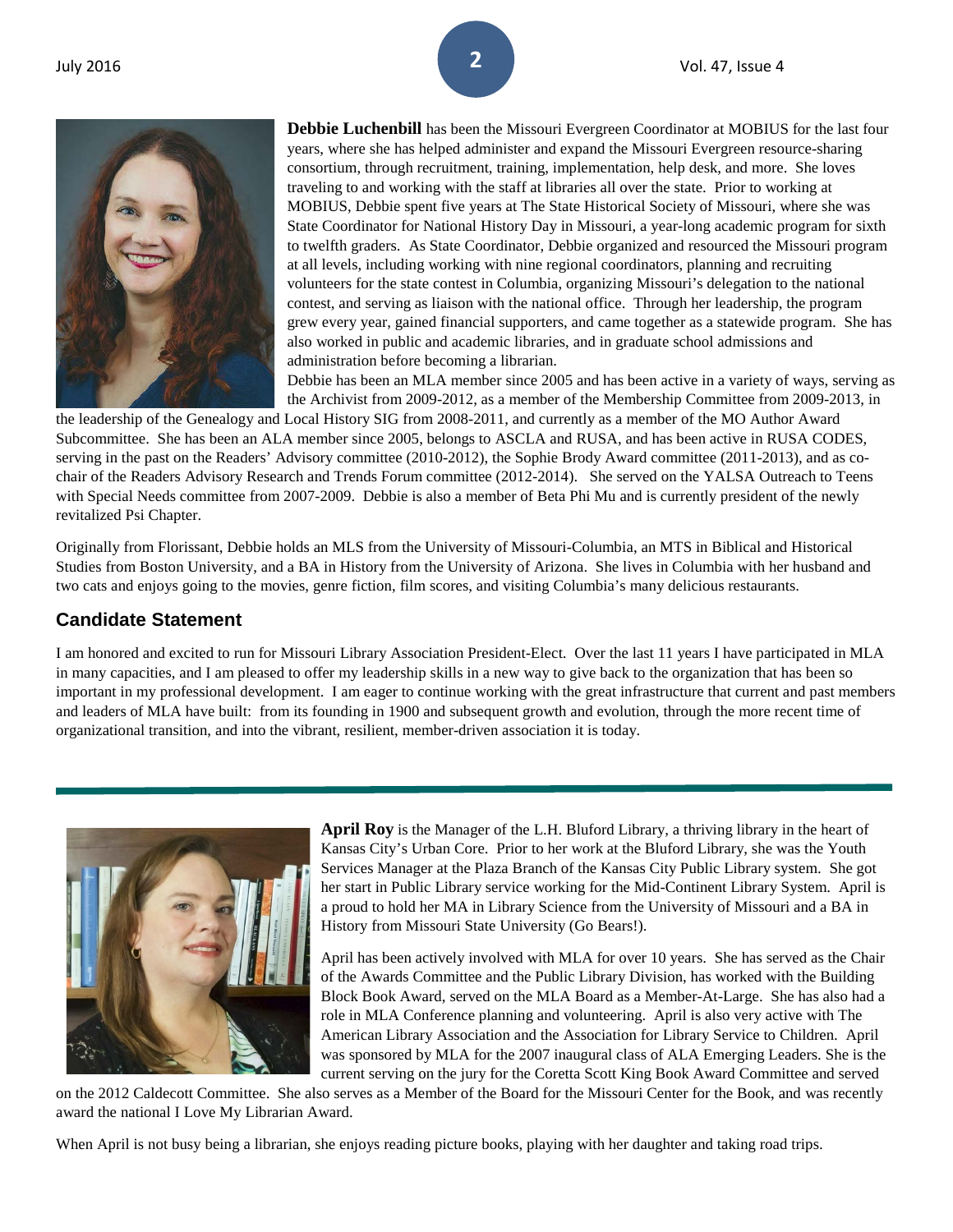# **Candidate Statement**

As the president of MLA I would work tirelessly to spread the message that libraries are the center of the community. I would also work to provide training, networking opportunities and access to information that would help all types of libraries learn how to better serve their communities. I believe that by working together we can learn to serve our communities with outside the box programs and services. I would also aspire to get all of our membership and leaders to work together to communicate the same message about the value of libraries, librarians and library staff. It would be an honor to serve the Missouri Library Association and to make a difference in our state. Thank you.

# **MLA Members-at-Large Candidates**

The 2016 slate of candidates for MLA Members-at-Large include eight public and academic librarians whose past professional histories all demonstrate their ability to forge connections and understand the needs of the entire membership.

In each election, MLA members are asked to select three of these candidates to represent the entire Missouri Library Association membership for two years terms as Members-at-Large (2017-2018). Their responsibilities include discovering members' concerns, representing the entire membership, potentially serving as members of the Conference Site Selection Committee, and possibly serving as Secretary, Treasurer, Assistant Treasurer or Membership Chair. Additional roles and responsibilities are specified in the MLA bylaws and handbook.



**Jenny Bossaller** is an Assistant Professor at the University of Missouri's School of Information Science & Learning Technologies. She earned her MA in Library Science in 2005 from the University of Missouri—Columbia (MU) and worked at MOBIUS from 2005 – 2008. She earned a PhD in Information Science and Learning Technologies at MU in 2010. She taught at the University of Southern Mississippi's School of Library and Information Science for two years before returning to Missouri in 2012.

Jenny is active in national and international conferences and committees, such as the ALA, the Association for Library and Information Science Education (ALISE) and the Association for Information Science & Technology (ASIS&T). She is currently a memberat-large of ALA's Library History Round Table and chair of the Justin Winsor Library History Essay Award Committee. She has served on the editorial board of RUSQ for the

past four years. She chaired the poster session for MLA in 2014, and is co-chairing the ALISE Doctoral Student Poster session in 2017. Her teaching focuses on information access, public libraries, and intellectual freedom.

# **Statement**

I am honored to run for Member-at-Large of the Missouri Library Association. I believe that libraries are one of the most interesting and vital community resources wherever we live today – cities, suburbs, or small towns. As our information landscape changes, we are presented with so many opportunities to grow and expand. I believe that the MLA is an association that can create a base for knowledge and inspiration, a sense of community, and a resource for mentorship for new graduates as well as seasoned professionals in our changing environment. I am a professor in the information science program at MU, and I want to help our library science students and new graduates learn about the importance of being a part of professional associations. Local and state organizations are the basis for this goal. As a Member-at-Large, I hope to work with and learn from some of the best and brightest librarians in the state. I want to do this to bring ideas back to the classroom at MU, and also promote MLA and professional networking among our students. It would be an honor and a privilege to work with MLA.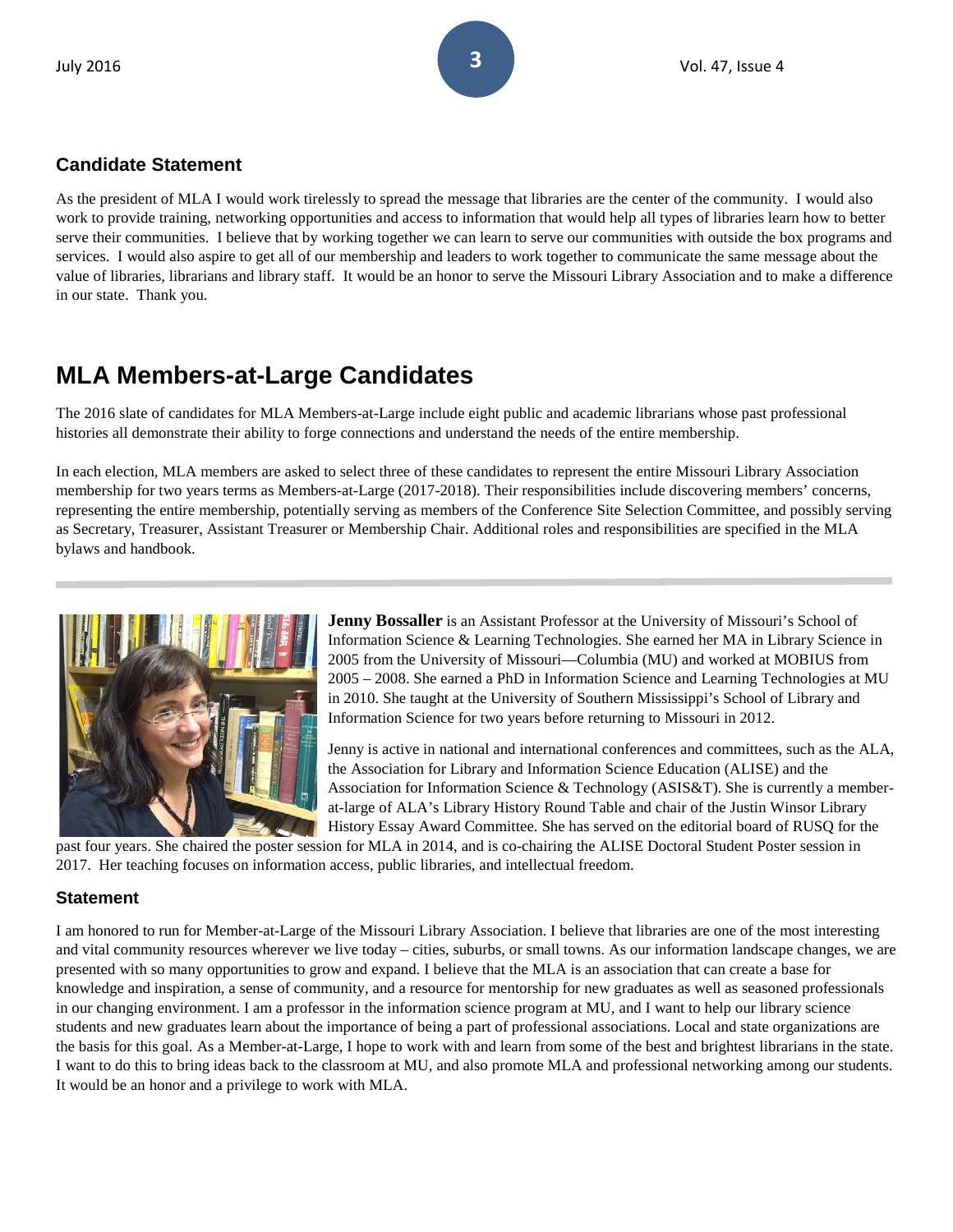Even though **Anna Francesca Garcia** grew up with her nose in a book, she did not think she would be a librarian. She was going to be an actress! Directors must have known something she didn't because her greatest parts were straight out of the pages of literature, with Anne Shirley from Anne of Green Gables being her pinnacle role.

Anna Francesca has worked in public libraries in programming and reader's advisory roles since 2004, earning her MLIS with a Graduate Academic Certificate in Storytelling from the University of North Texas in 2008. At the time, she was living and working in Nevada with the Las Vegas-Clark County Library District. Anna calls herself a boomerang because she was born in Kansas City, Mo., lived in Las Vegas for eight years, and has now been back for seven. From fall of 2009 until 2011, Anna worked at Mid-Continent Public Library's Liberty and Colbern Road branches. Since then, she has served as Education Librarian at the Kansas City Public Library.



In MLA, Anna Francesca has attended conferences since 2011, presented breakout sessions at two, presented a poster-session at one, and moderated a breakout session at the KLA/MLA joint conference last year. She has also served on the Building Block Picture Book Award Committee three times and was the first Hall-of-Famer for Battledecks. Nationally, Anna is a member of ALA, ALSC, and YALSA. She is also on the social media task force for the Ethnic and Multicultural Exchange Roundtable (EMIERT).

### **Statement**

Why should I represent you as a Member-at-Large on the MLA Board?

I am well equipped to represent our entire membership because, despite my twelve years of experience, I know when to defer to my colleagues. I have worked in urban and suburban public libraries with a variety of needs, but I know that patrons at rural, academic, or business libraries will have different needs. My goal is to *listen*.

People in Missouri are all over the state, but technology has in many ways overcome barriers of geographicall distance. I have a vibrant e-life. Please feel free to find me on Twitter @AnnaFrancesca18 or at [www.facebook.com/anna.f.garcia.5.](https://mail.google.com/mail/u/0/www.facebook.com/anna.f.garcia.5) You can also contact me at [anna.francesca.garcia@gmail.com.](mailto:anna.francesca.garcia@gmail.com) 

Thank you again for your consideration. Please feel free to contact me if you want any clarification from me before voting.



**Emily Jaycox** is the head Librarian at the Missouri Historical Society (also known as the Missouri History Museum), where she joined the staff in 1989. Prior to this, she worked at Lake Forest College (Illinois) Library and at the Newberry Library in Chicago. After starting out in special collections and reference service, her time now is spent increasingly on partnerships, donor relations, digitization, and outreach. She is one of the founding organizers of the St. Louis Research Libraries Consortium (now known as the EXPLORE cluster of MOBIUS), as well as the Missouri Hub of DPLA. Her Board experience outside of the library realm started as Treasurer of a 500-member college student dining cooperative; at her church she has served on the finance committee and ministerial search committee, as well as in the roles of Board President, Board Secretary, and Canvass Chair.

Emily's MLS is from the University of Chicago, which means she is eligible to attend the "defunct library schools reunion" at ALA. She and her husband have made their quest to find good hiking and good coffee to avoid fixing up their old house.

# **Statement**

I am chagrined to report that I worked as a librarian in Missouri for many years without joining MLA. When I did join, I was instantly struck by the quality and timeliness of the communications that go out to members, as well as the excellence of the annual conference. MLA is big enough to get things done but small enough to be personal. My work with prior boards, partnerships, and resource sharing in Missouri libraries, as well as my interest in Missouri's local history, all make me eager to work more closely with other Missouri librarians and to serve the Missouri Library Association.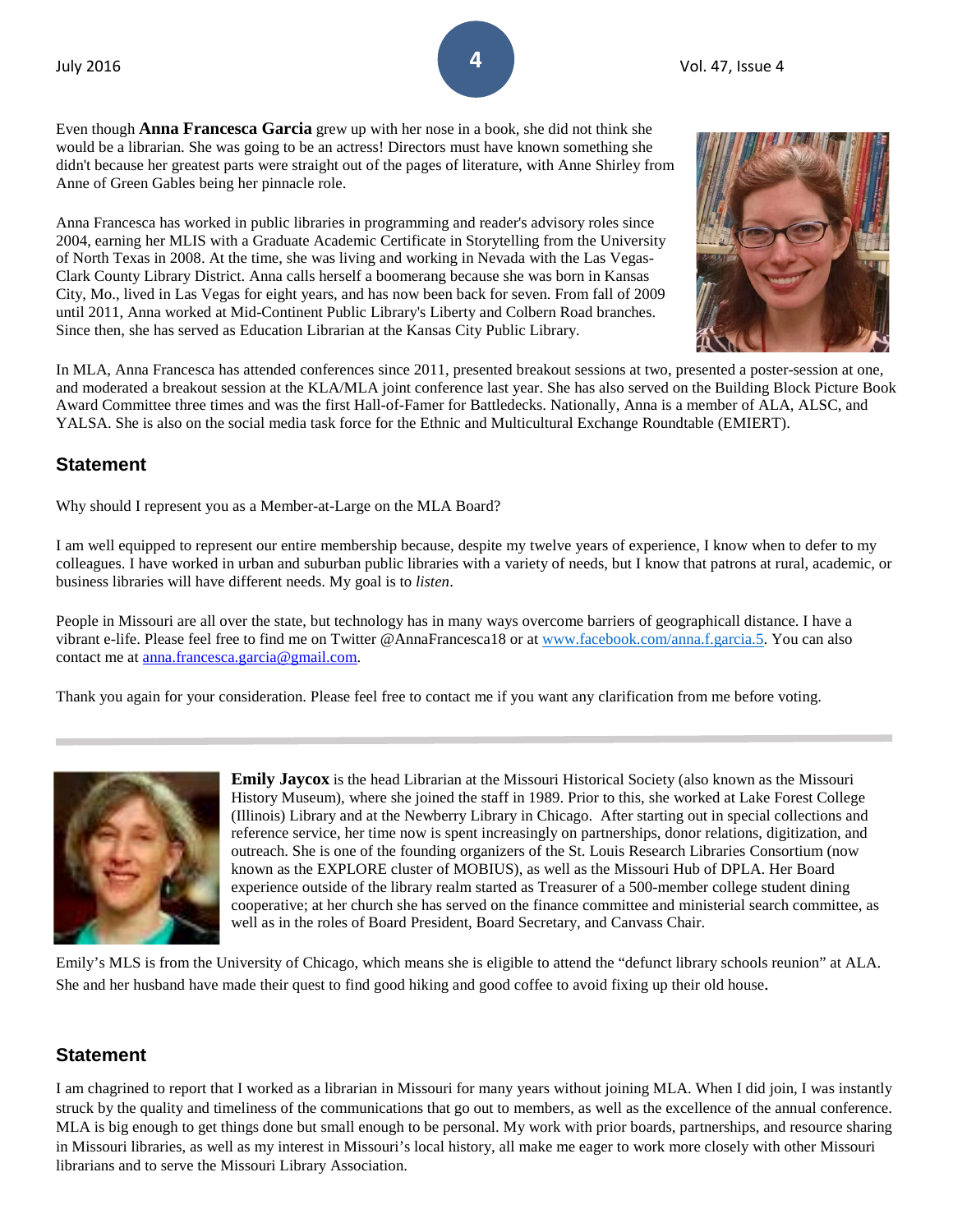**Michelle Mears** has been Director of the Rolling Hills Consolidated Library since January 2014. Prior to this, she served as a public library director in both Oklahoma and Kansas for over 10 years. She has a MA in Library and Information Science from the University of Illinois and a Ph.D. in Education and a B.A. in Psychology from Southern Illinois University at Carbondale. Michelle has worked in both academic and public libraries since 1997.

Michelle was raised in the Chicago area and has lived and worked in southern Illinois, Kansas, Oklahoma, and now Missouri. She is active in the library profession as a member of the American Library Association and the Missouri Library Association, and served as Kansas Library Association President in 2006-07. She is currently Vice-President of the Missouri Public Library Directors organization.

# **Statement**

Although I am new to the Missouri library community, I feel very welcome and at home here. My library experience across multiple states and in positions of organizational leadership allows me to have a unique view of association management and growth. It is clear that all libraries benefit from a strong and effective professional organization, especially now when vigilant advocacy is needed statewide to ensure ongoing support and funding. I would like to work with MLA leadership to see how we can expand membership and continuing education opportunities across the state.



**Peggy Northcraft** is the Director of the Marion County Library Sub-district #1 in Palmyra, Mo. She received an M.A.L.S. from Rosary College (now Dominican University) in 1968. Her career has been eclectic: Children's Librarian (most recently at the Hannibal Free Public Library), academic librarian, bookmobile service director, plus a 12-year stint as Domestic Goddess!

Peggy has served as Chair of YASIG and CSRT. She delights in her role as Mom to 3 daughters, Nana to 3 grandsons and 2 granddaughters, and recently became a great-grandmother! She lives in Palmyra with more books than shelves to hold them and a collection of family memorabilia.

# **Statement**

I think that libraries are so vital to our society that it is imperative we support those who serve in our libraries. As a Member-at-Large I will be a willing ear and a tireless voice for the membership of MLA.

Since 2012, **Tom Peters** has served as Dean of Library Services at Missouri State University. Prior to that, Tom was Assistant Dean for Strategic Technology Initiatives at Milner Library at Illinois State University. Back in 2003, Tom founded TAP Information Services, a company that helped organizations innovate. In this capacity Tom worked with a wide variety of library-related organizations: public libraries, state libraries, the Library of Congress, libraries for the blind and physically handicapped, consortia, ALA, vendors, etc.

Tom did his undergraduate work at Grinnell College in Iowa, where he majored in English and philosophy. He earned his library science degree at the University of Iowa. His second master's degree (in English) was completed at the University of Missouri at Kansas City. His library experience includes reference service, library instruction, collection management, information technology, consortial endeavors, and administration. His current research and publication efforts focus on the history and culture of the Ozarks. His biography of John T. Woodruff will be published in July 2016, and he is working on a book about the Ozark Jubilee.



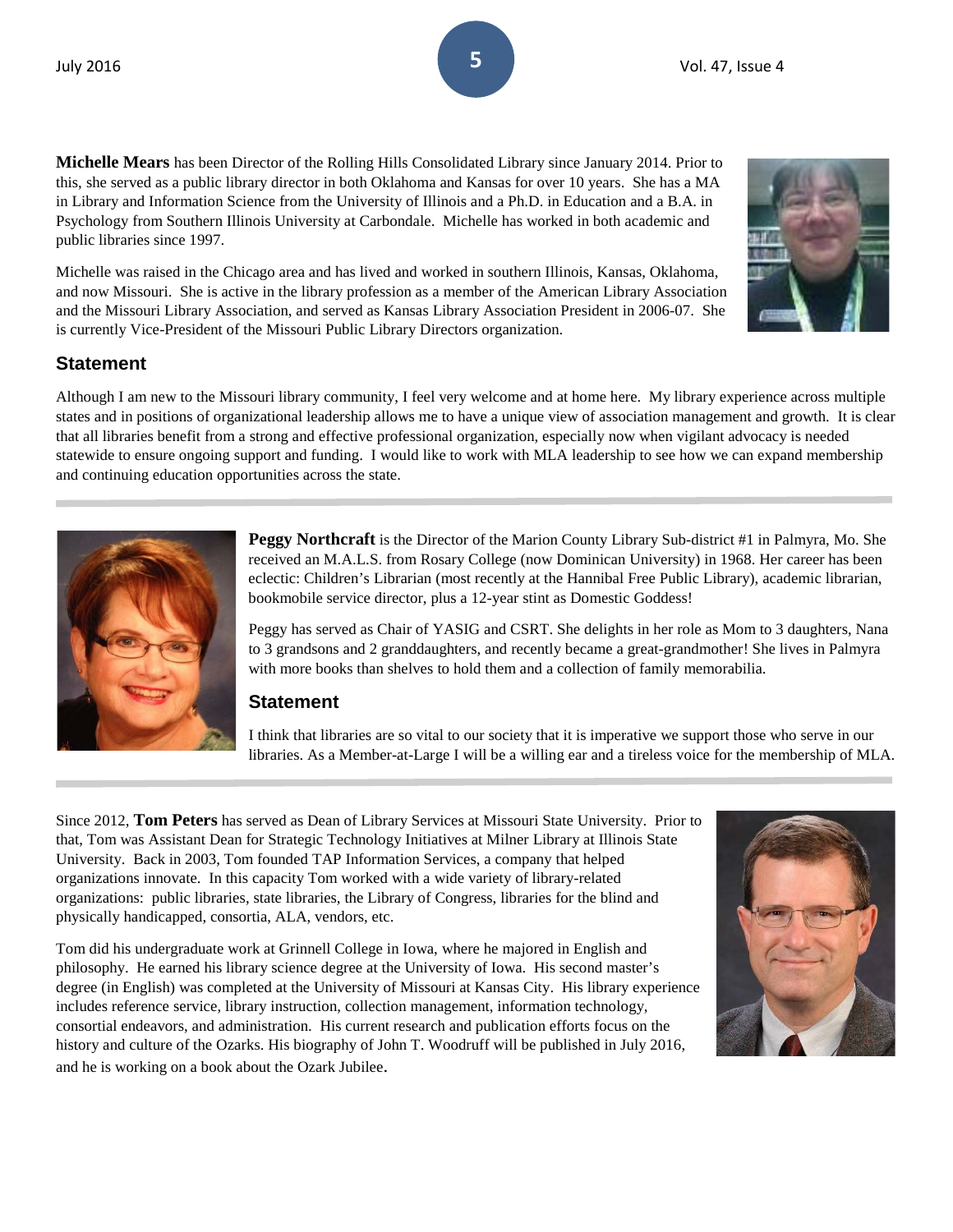# **Statement**

It is an honor to stand for election as a Member-at-Large on the MLA Board. I have been a librarian for 29 years, serving all types of libraries and library-related organizations. While I have worked with and represented many different groups, one of my proudest professional service opportunities was launching and running Unabridged, an innovative multi-state downloadable digital audiobook service for blind and low-vision library users, that met their needs before NLS, the National Library Service, launched its downloadable service.

If elected, I will strive to advance MLA as a service organization providing excellent professional development opportunities for all Missouri librarians, as we all work together and collaborate with other organizations to provide quality collections, services, and spaces for all library users.



**Cindy Thompson** is the Director of Public Services at the University of Missouri-Kansas City's Miller Nichols Library. She began at UMKC in 2006 as the Interlibrary Loan Librarian and took on increasing responsibilities until she attained her current position in 2011. As Director of Public Services, Cindy oversees the interlibrary loan, circulation, reference, and instruction operations for the main campus of UMKC, and participates in strategic and building planning and visioning for the Libraries, embracing change and supporting staff through change management processes.

Cindy received her Ph.D. in Educational Leadership, Policy, and Foundations, and Public Affairs and Administration from the University of Missouri-Kansas City in 2014, her MA in Information Science and Learning Technology with an emphasis in Library Science from the University of Missouri-Columbia in 2006, and her BA in Oxbridge History of Ideas from William Jewell College in 2004.

She has served in a variety of service roles throughout her career, including her current position with the leadership of the Professionalism, Education, Employment, and Recruitment (PEER) Community of Interest, an active role on the web subcommittee of the Media and Publications Committee, and past leadership experience with the Circulation and ILL Special Interest Group as it evolved into the Access Services Community of Interest. She has also served on and chaired a number of library and campus committees at UMKC, including her currently role as Chair of the University Writing and Reading Board. Cindy lives in Kansas City's Northland with her dashing husband, adorable children, and giant dog.

# **Statement**

I was honored to be asked to run for Member-at-Large of the MLA board. I have been a member of the Missouri Library Association throughout my career, and am thrilled to see it so active in such a positive direction. Over the last decade, the organization has evolved into one that I believe provides something significant to offer for all members, at all types of libraries and at all points in their careers, and believe strongly in continuing to move in our current direction. Rethinking everything – but not necessarily changing everything – has been the organization's hallmark of late, and I am excited to be a part of that. Only by continuing to evolve along with librarianship can MLA continue on this path of growth, service, and excellence.



**Jeff Trinkle** currently serves as Director of the Riverside Regional Library in Southeast Missouri. He received his BS and MLS at Indiana University – Bloomington and worked at various public libraries in Indiana for more than 17 years before venturing west to Missouri. While working in Indiana, Jeff was a member of the Indiana Library Federation for over 16 years. More locally he served two consecutive terms on the Wabash Valley Community Foundation grant review committee as well as serving two terms as the Board President of the Wabash Valley 911 Call Center.

Jeff became Library Director of the Riverside Regional Library in March of 2013. As a Library Director, he finds it critical to be an excellent steward of the resources entrusted to the library with a commitment to deliver high value for every dollar invested. Jeff also believes it is up to the

Director to maintain a vision that attempts to keep the library relevant to new generations of users. He also strives to implement change, encouraging the library to become a transformative force that has a positive impact on the quality of people's lives.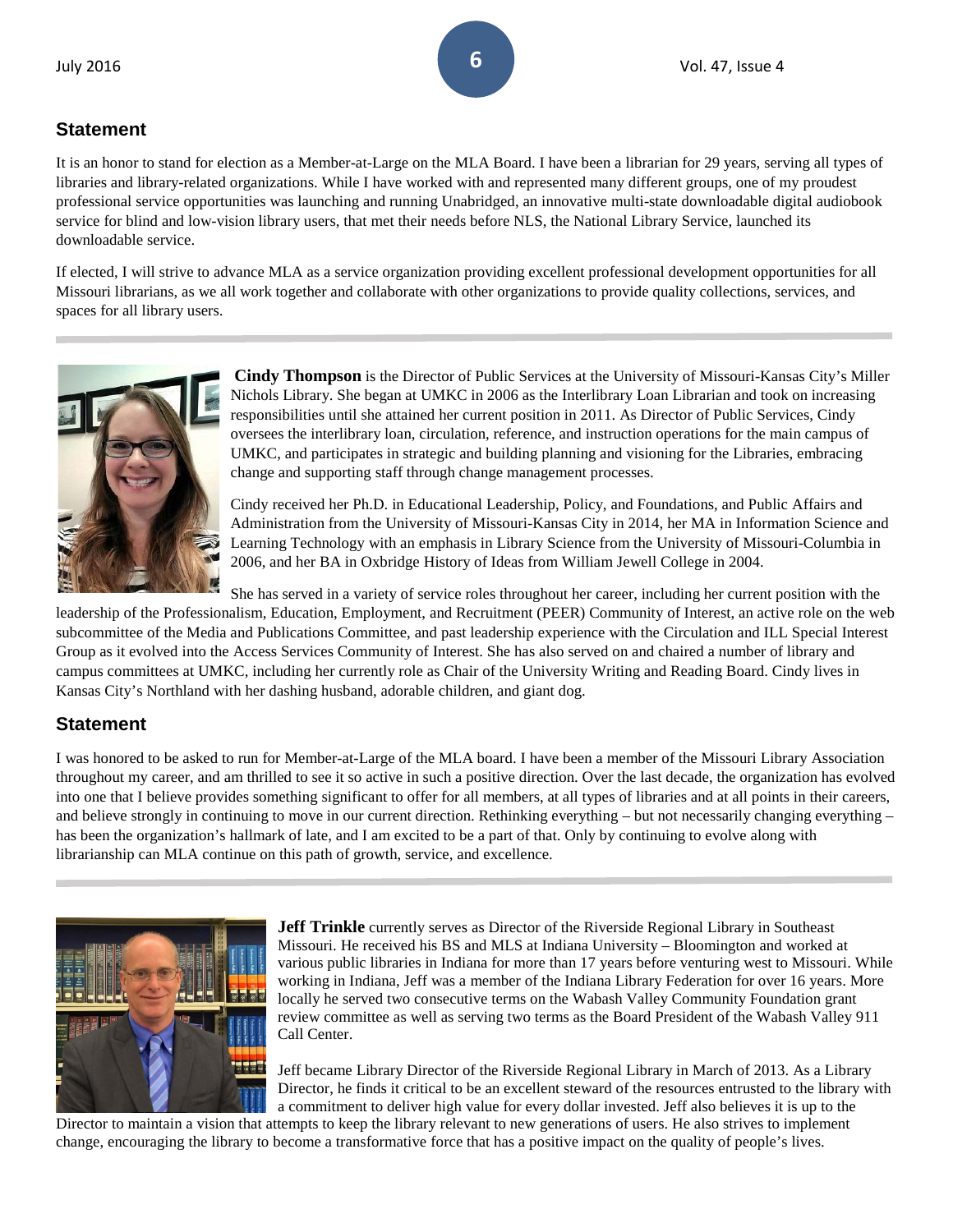# **Statement**

I am honored to run for the office of MLA Member-at-Large position. If given this opportunity, I hope to act as a voice for public libraries and take every opportunity to help MLA improve its communication with both members and the library community as a whole.

The profession of librarianship has seen many changes over the years and libraries of all kinds have always walked a thin line when trying to appeal to all their customers' needs, and feel this to be even more prevalent today. We have some who are clamoring for more mobile apps; while others are still grumbling over the removal of the card catalog.

It is hard if not impossible to know the solutions to all the challenges we face; this is where I see MLA playing a key role. I know the importance of having a local association, such as MLA, available helps promote communication and cooperation among all libraries and organizations as they endeavor to embrace change and align themselves to thrive on diversity. In addition, MLA encourages professional growth and opportunity, and rewards flexibility and innovation. I would like to serve the MLA membership as a Memberat-Large to help support cooperation, strengthening and planning for the future of Missouri libraries.

# *Christine Prucha, MLA Past President*

# **Your Amazon Purchases Can Generate Donations to MLA!**

# amazonsmile

is a simple and automatic way for you to support your favorite causes – including MLA -- every time you shop at Amazon, while still enjoying the same selection, pricing and features. The difference? The AmazonSmile Foundation donates 0.5% of the price of eligible purchases to your chosen cause. Follow these instructions to sign up for your Amazon Smile account to benefit MLA:

- Go to [https://smile.amazon.com/ch/44-0658268.](https://smile.amazon.com/ch/44-0658268)
- Login with your Amazon or Amazon Prime account. (Your shopping cart, Wish List, wedding or baby registry, and other account settings are the same for both.)
- Once logged in, you will see a verification screen that your purchase will benefit the Missouri Library Association.
- Start shopping at [smile.amazon.com](https://smile.amazon.com/ch/44-0658268) with your computer, mobile phone and tablets including any Kindle Fire device. (Currently purchases made with an Amazon Shopping app or Kindle E-reader through the Kindle Store are not eligible at this time.)

*Jodie Borgerding, MLA President*

# **UMKC NEWS**



Kansas City, MO October 12 - 14

We are pleased to announce that UMKC University Libraries has been selected to host an Islandora Camp - iCampMO, October 12-14, 2016. Islandora Camps are focused on sharing knowledge and experience relating to the use of Islandora digital asset management software framework. Islandora combines Fedora and Drupal, to help institutions collaboratively manage and discover digital assets using a best practices framework. It is implemented and enhanced by an ever-growing international community.

Islandora Camp is a three day event:

- One day of general sessions about Islandora and its open source community
- One day of hands-on training in workshops geared toward end users or developers
	- One day of sessions from members of the community looking at more specific experiences & tools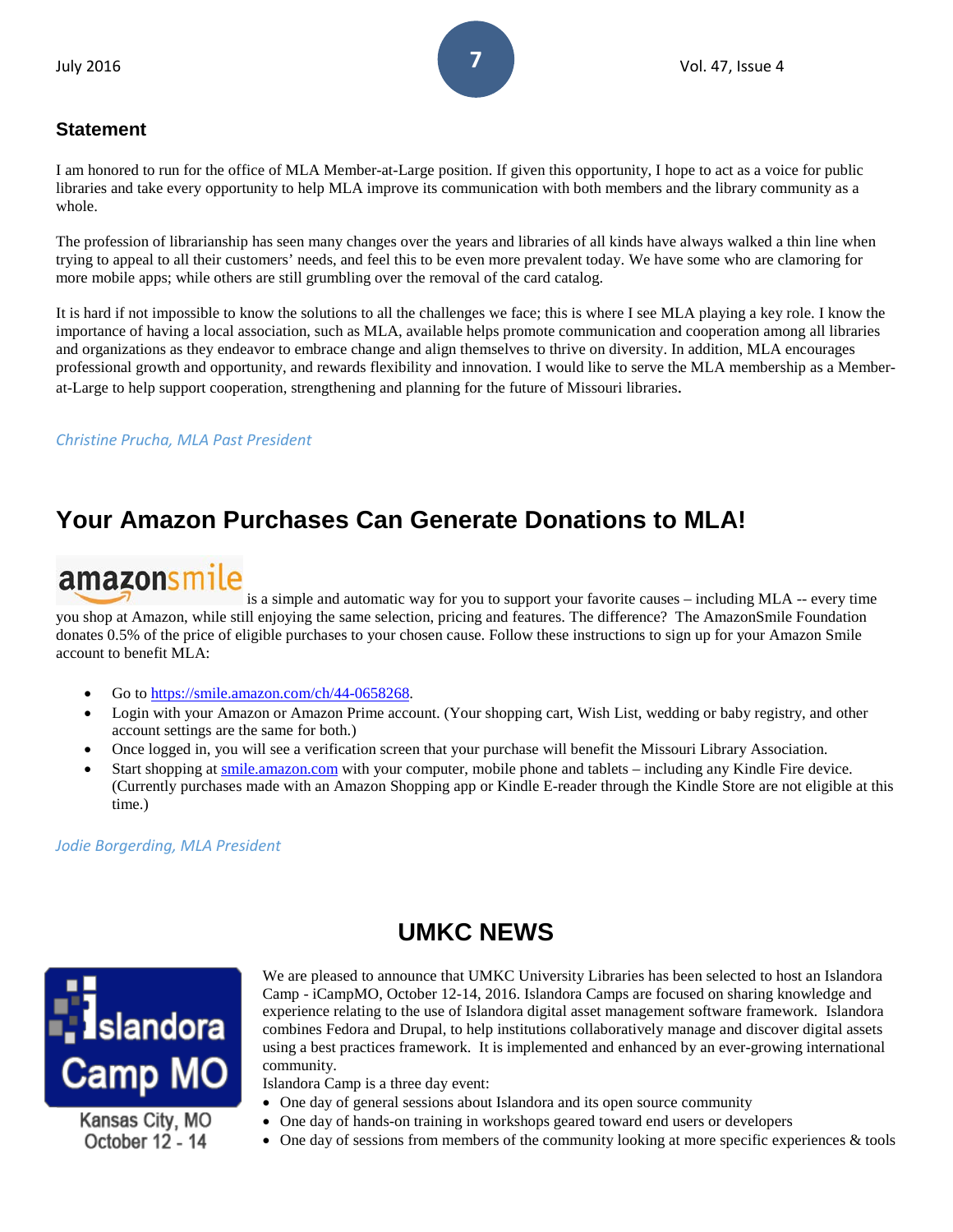If you are interested in learning more about Islandora, participation in an iCamp will provide a solid introductory overview as well as provide greater insight to its practical applicability and functionality.

Early Bird [registration](http://islandora.ca/camps/mo2016/registration) is open until August 15th. Registration includes an iCamp t-shirt and most meals. The Islandora Foundation has issued a [call for proposals](http://islandora.ca/content/islandora-camp-mo-2016-call-proposals) from potential attendees to present about their Islandora sites, community projects, or other topics of interest to the digital repository community and Islandora.

Full details and registration may be found on the iCamp website: [http://islandora.ca/camps/mo2016.](http://islandora.ca/camps/mo2016) For further information, feel free to contact the host site coordinator, Sandy Rodriguez, [rodriguezsan@umkc.edu.](mailto:rodriguezsan@umkc.edu)

We hope to see you in Kansas City!

# **UMKC Friends of the Library Donate \$25,000**

| Priends                                      | 0051<br>June 09, 2016     |
|----------------------------------------------|---------------------------|
| " UMKC Líbraríes<br>Pay to the<br>order of   | \$25,000                  |
| Thirty-five Thousand and                     | $^{00}/_{100}$<br>dollars |
| memo 51st Annual Gift                        | Friends of the Library    |
| 0: 00000000 0: 000000000 00<br>$1965 - 2016$ |                           |

Since 1966, UMKC Friends of the Library (FOL) have presented the UMKC University Libraries and the UMKC community with an Annual Gift for the purchase of library collections and various resources. This year the FOL voted to donate \$25,000 to the UMKC University Libraries to be spent in various areas that have typically been funded by the FOL including but not limited to; Film  $\&$ Video Streaming, Diversity Initiatives, Music Score Collections, as well as to purchase JSTOR Arts & Sciences XIV. We are tremendously grateful for the annual gift from the FOL and their ongoing support of the UMKC University Libraries and the community we serve.

*Alexa Sundeen, Office Support Asst.*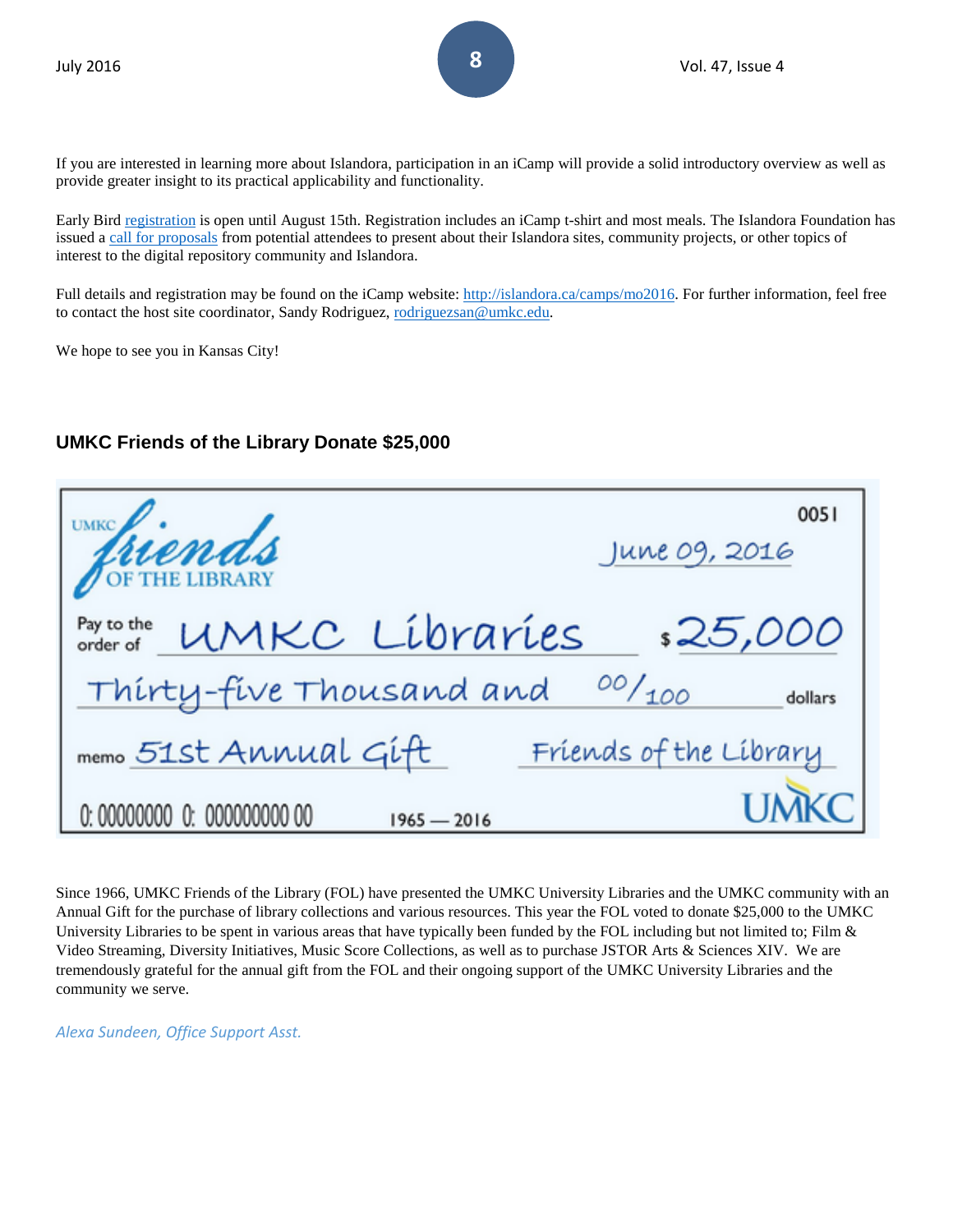# **Mid-Continent Public Library**

### **November Election Levy Increase**

Mid-Continent Public Library's Board of Trustees recently voted to place an eight cent property tax levy increase on the November 8 general election ballot. The increase would be applied to the Library's operating levy for the purposes of building and renovating branches and maintaining or expanding collections, services, and programs.

As it stands, the current Library levy is 32 cents and has not been increased in more than three decades. Since the last levy increase in 1983, the Library district, which includes 31 branches and four Library-To-Go locations spanning Jackson, Clay, and Platte Counties, has increased in population by 60 percent and is predicted to increase an additional 25 percent over the next 15 years. In fact, the Library has been such a community hub that the current yearly number of MCPL visitors would fill Kauffman Stadium 99 times.

In order to serve the growing community, the Library has elected to pursue the levy increase, which will be noted on the ballot as Proposition L. If Prop L passes, it will allow for the construction of six new or replacement Library buildings and the renovation of 28 branches. Additional outcomes of the levy passing include increased operating hours, improved in-branch Internet connections, expanded Library services, and increased investment in collections, including physical books and e-books, movies and music, research tools, and informational databases.

Conversely, if the levy fails, the Library will be unable to accomplish the aforementioned goals and ultimately may need to reduce operating hours, staff, outreach services, and its investment in online and in-branch resources. The additional cost in property taxes per year from the levy increase would amount to \$22.80 for a home valued at \$150,000 – less than the cost of a hardbound book.

Further details on the proposed levy increase and the Library's plans for the future are available online at mymcpl.org/election.



# **Mid-Continent Public Library Partners with Sports Teams for Summer Reading**

This summer, Mid-Continent Public Library was proud to partner with local sports teams and organizations to reward participants of its annual Summer Reading Program (SRP). MCPL's 2016 SRP teammates included the Kansas City Royals, Kansas City Chiefs, Kansas Speedway, Sporting Kansas City, and Missouri Mavericks.

"I'm excited to be part of the Summer Reading Program with Mid-Continent Public Library," said Sporting Kansas City Defender Matt Besler. "I developed a love of reading at a young age, and I'm eager to share that passion with students in Kansas City."

At various levels of completion, children qualify to win grand prizes like tickets to a Royals, Chiefs, or Sporting KC game or Kansas Speedway race, as well as exclusive

experience prizes like sitting in the Ice Box Suite and riding the Zamboni at a Missouri Mavericks game, or attending a Sporting KC team training, which includes the opportunity to watch the team practice and obtain autographs and photos with players. In addition to the sports-related prizes, participants can also win high-end gadgets like a Kindle Fire or Beats earbuds.

Additional Summer Reading Program prizes include donations from The College Basketball Experience, FC Kansas City, Kansas City T-Bones, Negro Leagues Baseball Museum, Main Event Entertainment in Independence, Mo., and iFLY Indoor Skydiving. So far, MCPL's 2016 Summer Reading Program has nearly 19,500 active participants (kids who have logged some type of activity – reading, listening, or writing book reviews), and the Library anticipates that number to continue growing through the end of the program on July 31. Summer Reading Program is just one of many early literacy programs offered under MCPL's Grow a Reader initiative, which strives to prepare more children to read at grade level.

To learn more about MCPL's Summer Reading Program, visit [mymcpl.org/go.](http://www.mymcpl.org/kids/srp) *Emily Brown, PR Coordinator*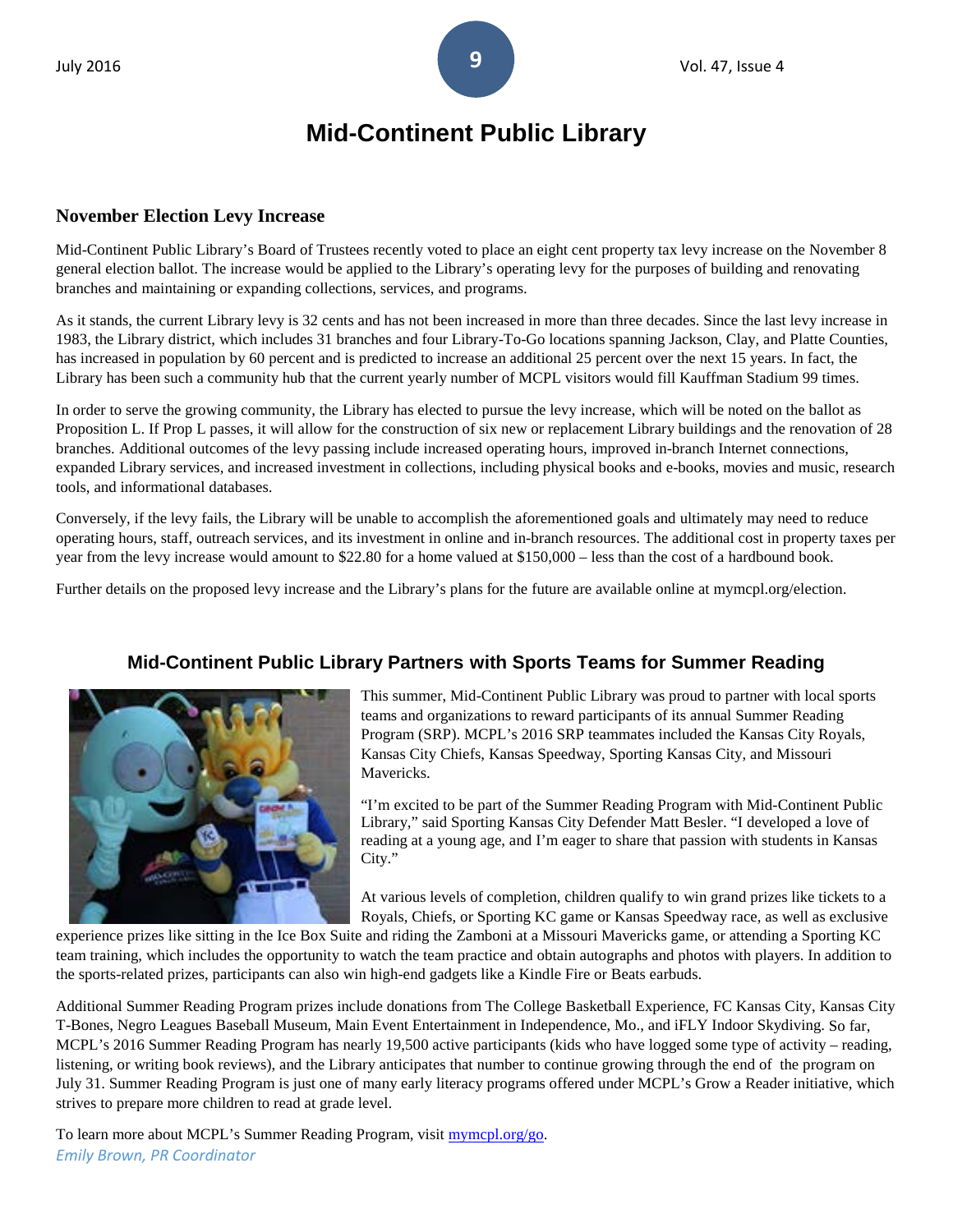# **Missouri Evergreen News**

Missouri Evergreen welcomed several new members live onto the Evergreen system recently. Polk County Library went live on May 2, Ste. Genevieve County Library became a standalone member on June 1, and Pulaski County Library went live on June 20. After adding Pulaski County, Missouri Evergreen had 1,649,408 items accessible to the 296,857 patrons of the 30 member libraries.

Missouri Evergreen conducted its annual business meeting on June 2 in Poplar Bluff, before the Missouri Public Library Directors' meeting. New Executive Committee members were elected, and the Executive Committee chose officers for the next year. Updates to the consortium bylaws were passed and there was discussion about several topics of interest to the consortium. The Missouri Evergreen website, [http://libraries.missourievergreen.org,](http://libraries.missourievergreen.org/) contains information about the consortium and items of interest to both current and potential member systems, and is updated regularly with new information and statistics.

The mission of Missouri Evergreen is to provide a shared integrated library system to increase resource sharing among Missouri public libraries. Administered by MOBIUS, it is supported by the Institute of Museum and Library Services under the provision of the Library Services and Technology Act as Administered by the Missouri State Library, a division of the Office of the Secretary of State.

*Debbie Luchenbill, Missouri Evergreen Coordinator, MOBIUS*



# **Missouri State Library Open House**

On April 13, the three divisions of the Missouri State Library in Jefferson City had an open house to celebrate National Library Week. They invited state government employees to view displays and enjoy breakfast treats, juice, and coffee. The [Reference Services Division](http://mostate.libguides.com/reference/) connects Missouri state government employees with quality information resources. The [Library Development Division](http://www.sos.mo.gov/library/development/) supports libraries statewide through continuing education programs and the development of services, activities, and resource sharing among all types of libraries. Wolfner Talking Book and [Braille Library](http://www.sos.mo.gov/wolfner/) is a free library service for Missourians who are unable to use standard print materials due to a visual or physical disability.

Sarah Irwin, Outreach and Reference Librarian with the [Reference Services Division,](http://mostate.libguides.com/reference/) explains how the division can help other state government employees find the resources they need.

*Anne Moots, Government Documents Librarian, Missouri State Library*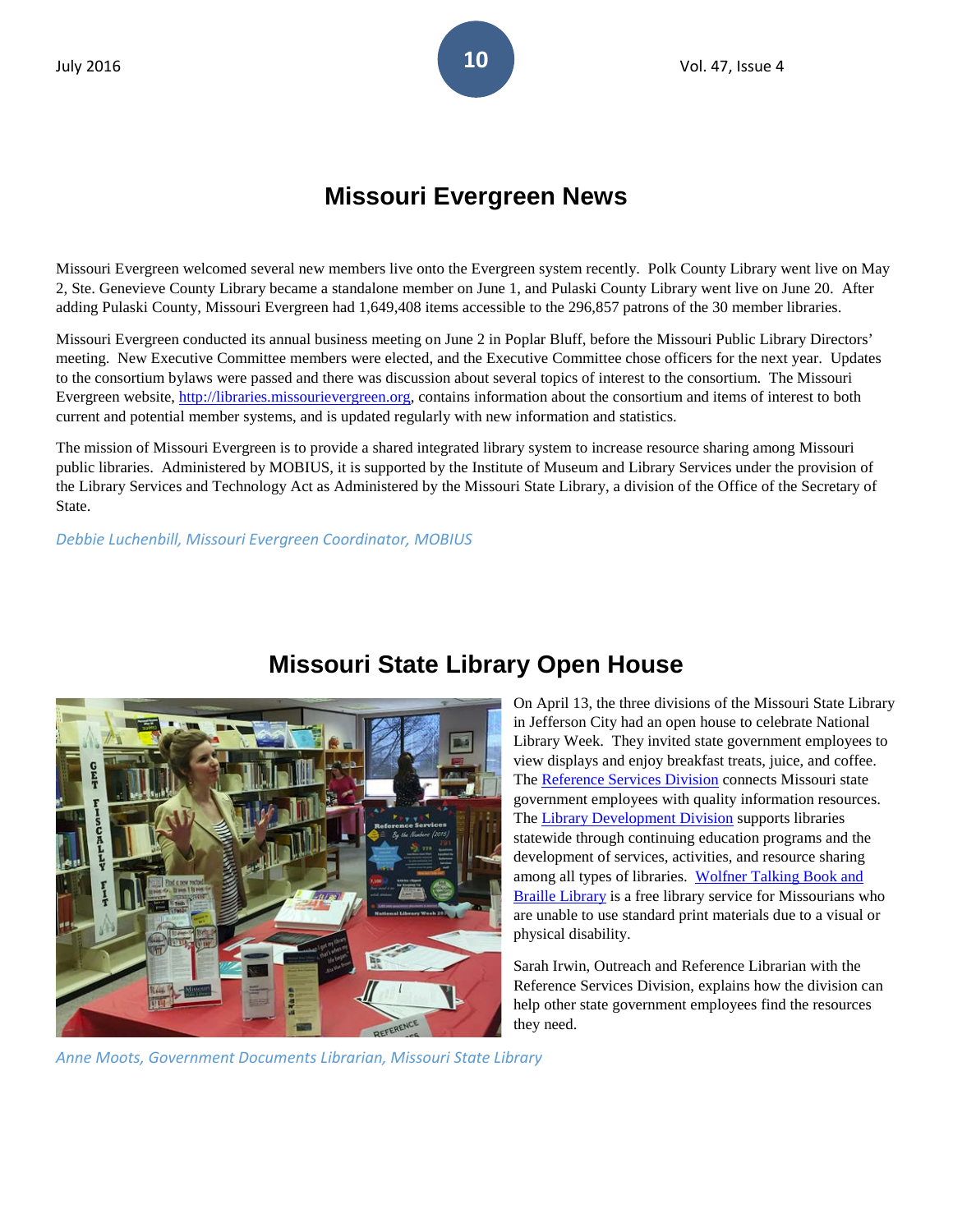# **Mid-America Library Alliance**

### **Upcoming Workshops and Library Tour**

MALA's lineup of in-person workshops is open for registration!

- July 28, 2016: [MALA Library Tour](http://events.r20.constantcontact.com/register/event?llr=twjxfteab&oeidk=a07ecbzvoipe67d8b85) Johnson County Library Central Resource Branch and Kansas City Public Library Main
- Aug. 4, 2016: [Book Repair Basics](http://events.r20.constantcontact.com/register/event?llr=twjxfteab&oeidk=a07ectmptp3b2512191) Mid-Continent Public Library, HQ Meeting Room 1A
- Sept. 8, 2016: [The Many Facets of Loaning Materials](http://events.r20.constantcontact.com/register/event?llr=twjxfteab&oeidk=a07ectthnq5845db69f) Mid-Continent Public Library, North Independence Branch

For more information, please contact Mary Puhr at [marypuhr@mid-americalibraryalliance.org](mailto:marypuhr@mid-americalibraryalliance.org) or (816) 521-7257.

### **Library Financial Management Training**

The Mid-America Library Alliance, MALA, is hosting Library Financial Management Training on Aug. 17 and 18, 2016, at the Wingate by Wyndham Hotel in Columbia, Mo. Lunch will be provided both days.

The grant-supported seats for Missouri libraries are now full, but there are still plenty of general registration seats available that are open to anyone, any state! Cost of general registration seats are \$149 for MALA members and \$249 for non-members.

This training has been specifically designed for library staff.

Library financial management is an important issue for library administrators, staff at all levels and trustees. In order to assist libraries in dealing with fiscal issues, the Library of Michigan created the 90-page Public Library Financial Management Guide in 2014 supported by an LSTA grant. This training will utilize the guide, written by Abraham & Gaffney P.C. Additionally, our speaker, Jim Smith, has a wealth of supplemental information he has added to the management guide.

Each participant will go back to his or her library with an in-depth Library Financial Management Guide to be used and shared with library staff. The guide, as well as the supplemental materials, will also be available online to share with library staff. Participants will also leave with examples and suggested formats for financial reports and budgeting that they can begin implementing immediately at their libraries.

Please contact Mary Puhr a[t marypuhr@mid-americalibraryalliance.org](mailto:marypuhr@mid-americalibraryalliance.org) or (816) 521-7257 regarding membership status. There is a block of rooms at the Wingate by Wyndham Hotel for \$79 per night also available for you to book and pay on your own.

To register for a paid seat or for more information about the training, [click here.](http://events.r20.constantcontact.com/register/event?oeidk=a07ecsifa2qb4ba6431&llr=twjxfteab)

# **LEAD the Change Events**

A full-day, live, interactive Lead the Change workshop brings library thought leaders, directors and staff together to learn how today's top libraries are leading change and transforming their communities.

All change starts with a leader taking action, and now more than ever, all librarians, regardless of job title, need to see themselves as leaders and change agents. Lead the Change is an interactive workshop that guides attendees through a series of collaborative exercises that will help you harness your ideas, clarify your goals and create a personal leadership plan.

Register soon – seating is limited! Lunch is included with this workshop.

- Sept. 20, 2016: Lead the Change: What Great Library Leaders Know and Do **Kansas City area**
	- o K.C. area Registration for **MO** libraries (grant-funded seat request)
	- o K.C. area Registration for [all other libraries](http://events.r20.constantcontact.com/register/event?llr=twjxfteab&oeidk=a07ec8vbhyxa56e3e49) (\$80 per person)
- Sept. 22, 2016: Lead the Change: What Great Library Leaders Know and Do **St. Louis area**
	- o St. Louis area Registration for [MO Libraries](http://events.r20.constantcontact.com/register/event?llr=twjxfteab&oeidk=a07ec8ys2g30ab05535) (grant-funded seat request)
	- o St. Louis area Registration for [all other libraries](http://events.r20.constantcontact.com/register/event?llr=twjxfteab&oeidk=a07ec8vssyq9c3532a6) (\$80 per person)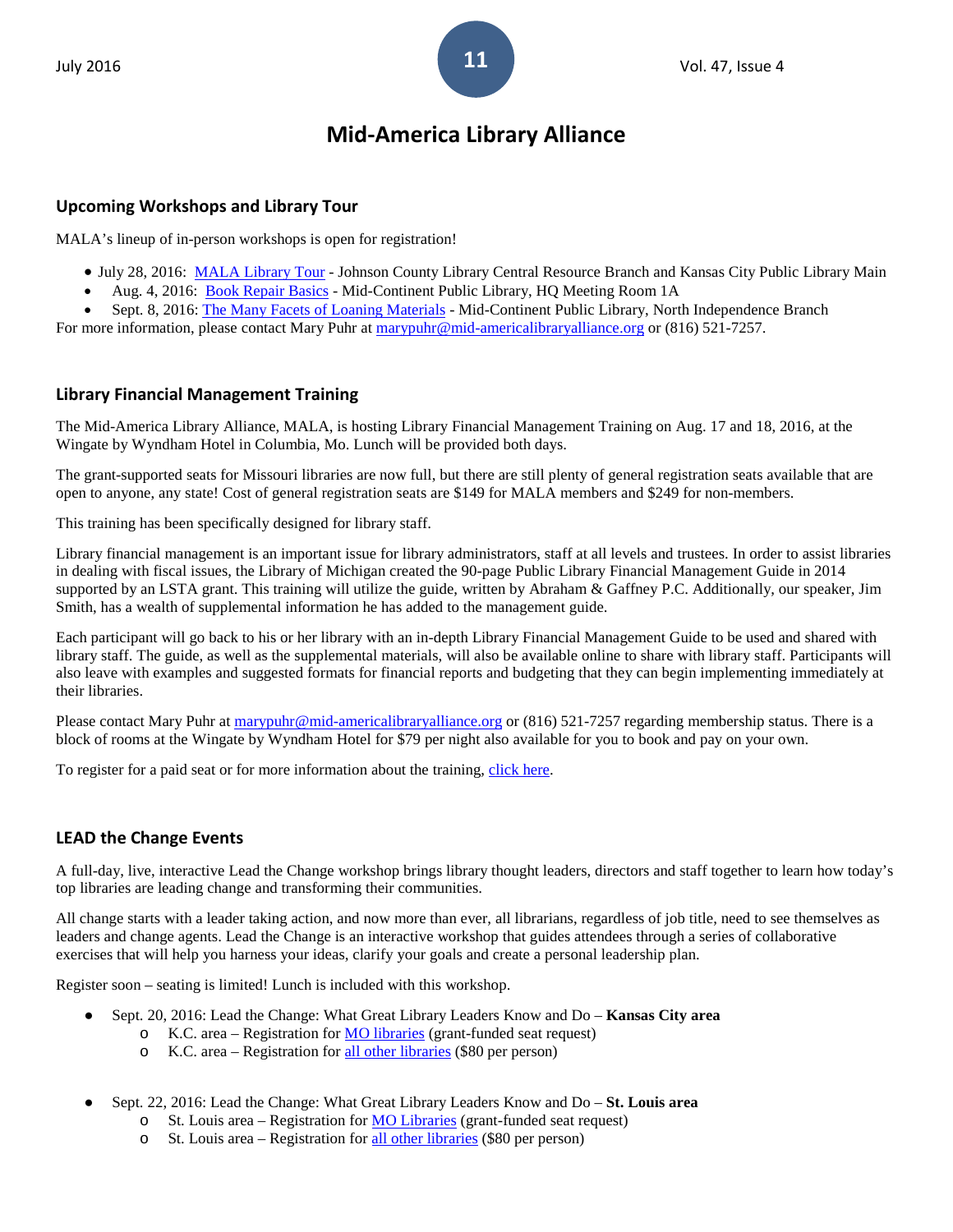### **Note to Missouri libraries:**

The Missouri State Library, through an LSTA grant, is funding a limited number of seats for Missouri libraries in this workshop. If you would like one of these available seats (maximum of three per library), please register with one of the MO libraries links. If you need more than three seats, we will have a waiting list. If seats are still available June 1, 2016, we will notify the waiting list. Unless you receive an email notice regarding a waiting list, you may assume you have received a grant supported seat.

If the grant seats are full, you will be notified and will have the opportunity to register through the normal registration process. The cost is \$80 per person, and there is a limited number of seats available for purchase for this workshop.

*Kirsten Myers, Special Projects Coordinator and Courier Services, Mid-America Library Alliance*

# **Springfield-Greene County Libraries Updates**

# **Author John Erickson Thrills crowd of 582**



Children and adults bobbed, clapped and sang along to songs and stories from their hero and author John Erickson on Thursday, April 21, at the Springfield Art Museum. The former ranch

hand was the keynote speaker for the Library's month-long Big Read celebrating Charles Portis's novel *True Grit*. Some 1,559 children, teens and adults attended the more than 30 programs and 10 book discussions planned during the month. Erickson, whose *Hank the Cowdog* series is a favorite of families, teachers and librarians, opened his performance with a banjo song, and went into storytelling about Hank, the smelly, smart-aleck dog and Head of Ranch Security. Erickson led the audience in a group song, "Call In the Dogs and Put

Out the Fire." After his talk, Erickson took questions from the audience and then signed books and posed for selfies for an hour.

Erickson also visited two Springfield-area schools that won a competition based on how the school worked the author's visit into the class curriculum. One school turned out in cowboy duds and hats, and sang Erickson their own cowboy song after his presentation.



# **Habitat for Humanity and Library Team Up for DIY Series**

Homeowners, renters and do-it-yourselfers are learning skills for fix-it jobs around the house in an ongoing series DIY with a Purpose at the Springfield-Greene County Libraries. Construction experts from Habitat for Humanity of Springfield, Mo., are providing monthly lessons on home repairs and maintenance. The series began in spring 2016 and continues through summer at the library branches. It encourages people to learn from the experts, practice their new skills during an upcoming Habitat building project, and then perfect it at their own homes. The series covers topics such as tiling fundamentals, replacing windows and doors, energy efficiency fixes and more. One library staffer observed that she thought the series so far would attract new homeowners ages 25-40, "But most of those in attendance were mature women who are flipping homes and doing their own DIY at home."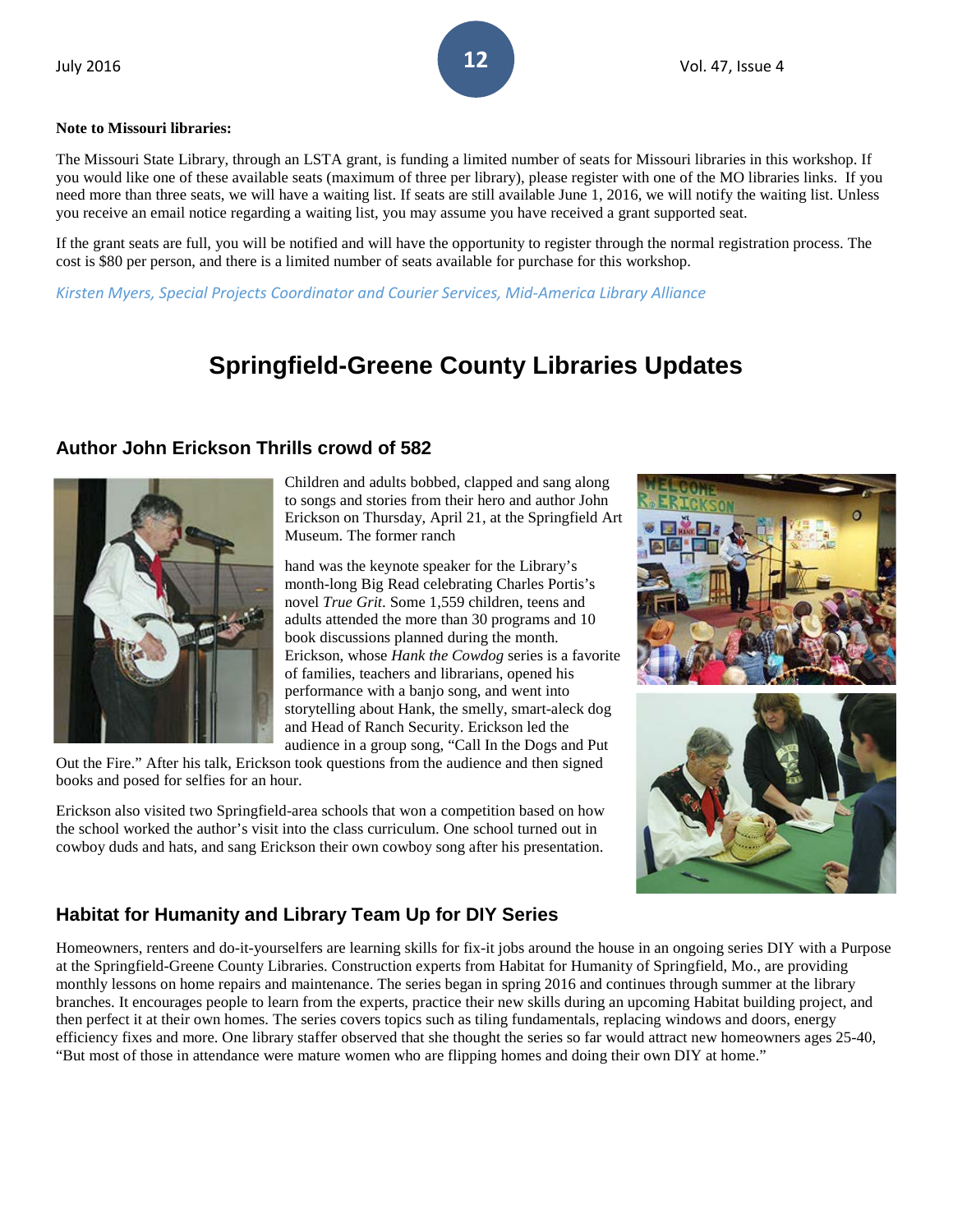# **Renovated Library Will be Renamed for Donor**



Library Foundation Director Valerie Richardson surprised guests at a campaign fundraiser for the Brentwood Branch Library renovation by announcing that the branch will be renamed the Schweitzer Brentwood Branch in honor of major donor and Springfield philanthropist Jewell Schweitzer. The Library Board of Trustees approved the name change before the April 23 fundraiser, Hard Hats & Highballs, inside the emptied branch. The event netted over \$3,000 for the \$2.5 million capital campaign, which is nearing its goal. Schweitzer has given \$1.2 million toward the renovation project, including the then-anonymous gift of \$770,422 in December 2013 when the project began. Her combined gifts of \$1.2 million mark the largest amount given by a single campaign donor.

After the Brentwood Branch closed April 16, a temporary site – which staff dubbed "Tempwood" – opened Tuesday, May 3, in a nearby retail center. Patrons were eager to try out the new location when it opened at 10:30 a.m. Nearly 200 people had gone through the doors by 2 p.m., many to browse the smaller collection or return books,

others sat in chairs to read newspapers or work on the library laptops. Hours of the temporary site are 10:30 a.m.-6:30 p.m. Tuesday-Saturday during the six to nine month renovation of the permanent branch.

# **Friends of the Library Sale Hits Second-Highest Total**

The Friends of the Library Spring Book Sale hit \$135,958.23 in sales after its April 26-May 1 event, despite being open one day less than in past years, and in a new location — the Ozark Empire Fairgrounds  $E^*$ Plex. The record was set in the fall 2015 sale, with \$147,377. Friends President Jim Moore observed at the conclusion, "We're just so happy with the community support for the program, and we're looking forward to the next sale October 26–30 at the E\*Plex." The sale took 425 volunteers – many of the library employees and retirees – who worked 3,361 hours during the sale, including set-up and take-down.

# **Exploring Human Origins Exhibit Generates Crowds**



The science programs and community conversations surrounding the Exploring Human Origins exhibit at the Library Center exceeded even the visiting scientists' expectations on opening week. "You hit it out of the ballpark," visiting scientist Connie Bertka told library staff. She was one of four individuals from the Smithsonian Institution's exhibit project.

Exploring Human Origins: What Does It Mean To Be Human? is a 1,200 square-foot traveling exhibit of the Smithsonian Institution on display through June 2 at the Library Center. The library district received a grant to host the exhibit, which included large displays, interactive kiosks and video.

The visiting scientists, local university scientists and

clergy presented programs through the month that attracted crowds of up to 210 people.

One program featured a free soup supper followed by a panel discussion and audience Q&A. About 40 clergy and community leaders attended an 8 a.m. breakfast reception, tour of the exhibit and discussion with the four visiting scientist/experts. On Saturday, May 12-13, children were invited to experience cave painting in the Library Center Children's Department. They crawled into the cardboard caverns of the darkened Story Hour Room and decorated the walls with chalk pictures as they envisioned early humans might have done.

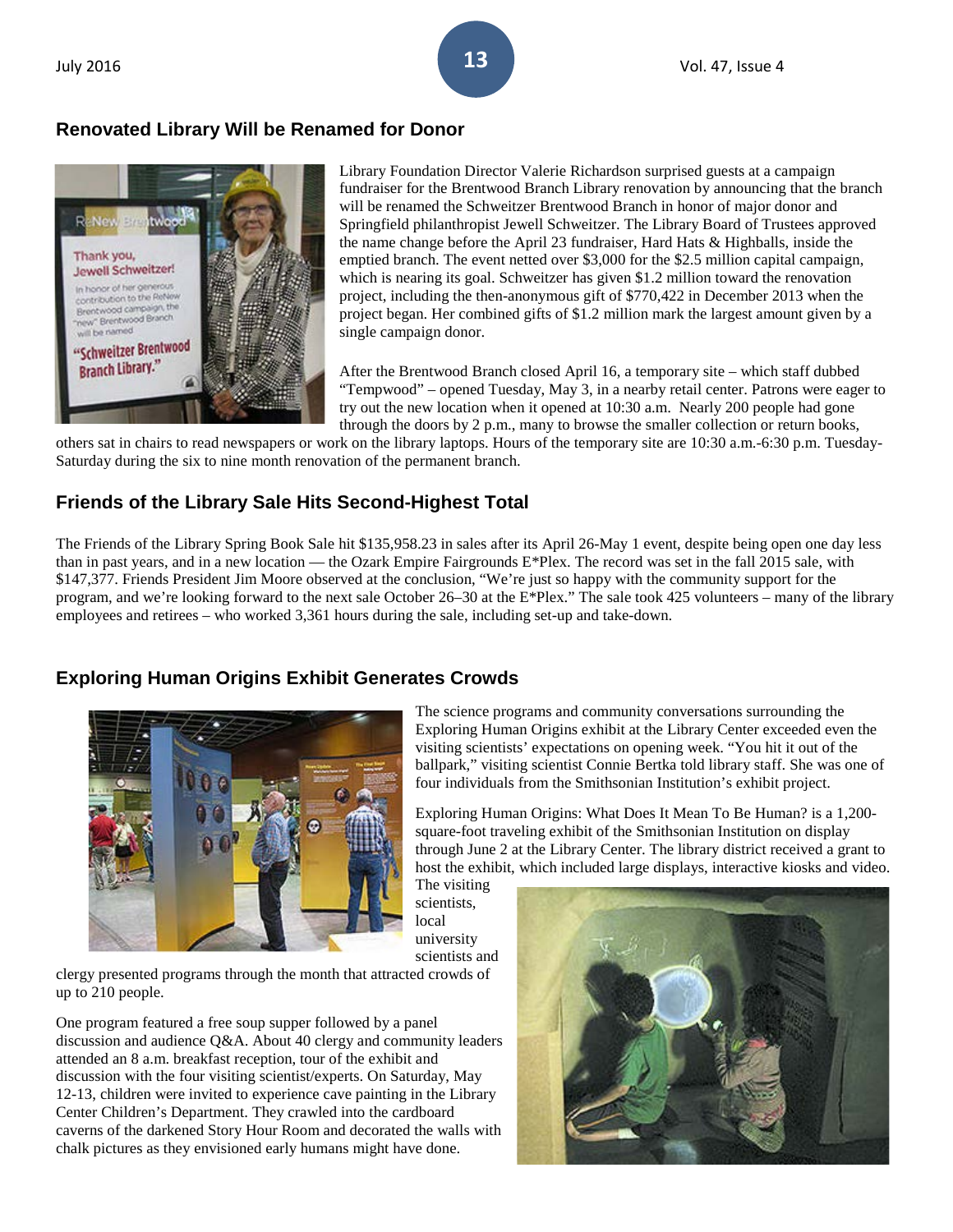### **New Grant Allows Digitization of Historic News Photos**

The News-Leader Media Group and the Library will partner on an exciting project that will preserve and share our unique photographic history. The *Springfield News-Leader* is providing access to its files so library staff can digitally scan and make available online some 7,000 photographs and negatives from the *Springfield Daily News* and *Springfield Leader & Press* photo archives covering 1947-1962. They will also include many additional images that were never published in the papers. Project work begins June 1. The project is supported by a \$40,701 grant from the Institute of Museum and Library Services under the provisions of the Library Services and Technology Act as administered by the Missouri State Library, a division of the Office of the Secretary of State. The Library District provided a match of \$26,121 for project costs.

"These 15 years represent a crucial period of development and growth in Springfield and the Ozarks," said Brian Grubbs, Local History & Genealogy Department manager. "From the Darkroom: Springfield's Historic Newspaper Photographs" includes images of U.S. Route 66, the Frisco Railroad, women in the workforce, economic and urban growth, agricultural developments, political movements, cultural changes and daily life and visiting celebrities.

# **Staffer Named "Community Outreach Champion"**



Read Aloud 15 MINUTES recognized Springfield-Greene County Libraries Youth Services Coordinator Nancee Dahms-Stinson as one of five Community Outreach Champions for her work in spreading the message about reading aloud daily for 15 minutes starting at birth, said Read Aloud's Executive Director, Bob Robbins. He said Dahms-Stinson recruited 17 community partners for the Read Aloud Campaign and worked with local partners to encourage media coverage and helped local partners incorporate the Read Aloud message into existing programs. "The five Community Outreach Champions distinguished themselves for their passion, dedication and ingenuity in recruiting more partners in their communities, innovating new programs and messages, and reaching more parents and caregivers with the Read Aloud 15 MINUTES message." The other 2016 champions are in California, Florida and Colorado.

# **Miniature Ponies Captivate 250 at Library Station**

About 250 kids and adults filled the Library Station parking lot on Saturday, May 14, for Pony Party, featuring miniature ponies Chrissy, Irene and Shorty, courtesy of Plenty Pony Ranch. The Valley Water Mill Equestrian Center also provided activities like roping, stick horse races and information on pony nutrition and grooming.

*Kathleen O'Dell, Community Relations Director, Springfield-Greene County Library District*

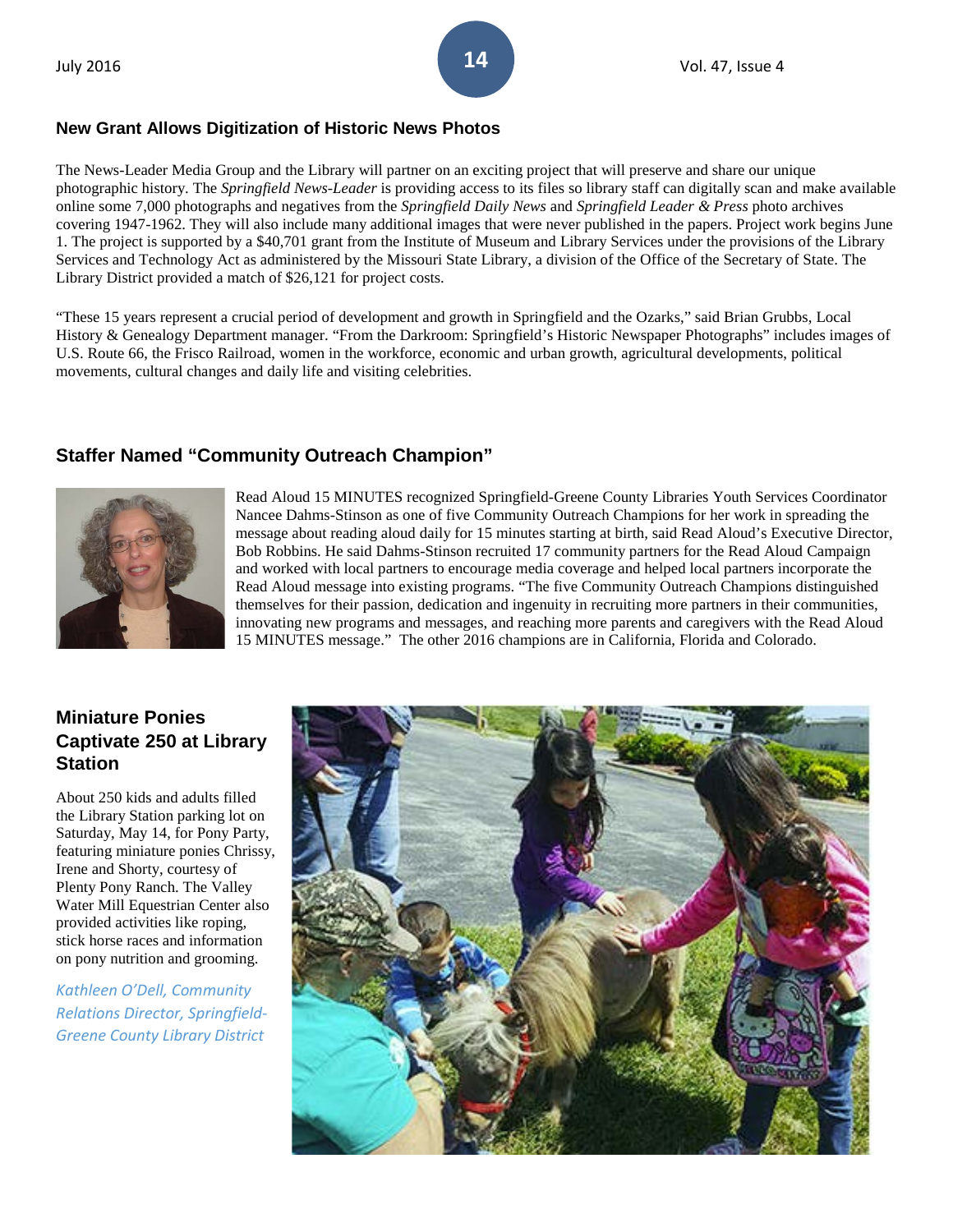# **An Intercultural Experience in China by an MSU Librarian**

*Grace M. Jackson-Brown*



As part of a delegation from Missouri State University (MSU) and as a librarian of the MSU Duane G. Meyer Library, I traveled from May 13 through May 25 to four cities in China (Beijing, Dalian, Haikou, and Hong Kong) in what was an unforgettable and engaging academic and cultural experience. During the trip, members of the MSU group took part in ceremonies on the campuses of two universities in China for which MSU has partnerships-- Liaoning Normal University in Dalian, China and Hainan University, which is located in Haikou, a part of Hainan Province. While on the campuses, I met and interacted with Chinese faculty, students and staff as well as Americans and other nationals who were studying and teaching there. Between campus experiences, my group and I engaged in a number of excursions including going to and viewing a site on the Great Wall, visiting the Terra-cotta Museum, and visiting the Haikou National Geological Volcano Park.

The MSU delegation attended the commencement of the 2016 graduating class of the Liaoning University/MSU College of International Business on the Liaoning Normal University campus. Students received degrees from both universities. It was rewarding to hear the commencement addresses, and in particularly, to listen to the two recognized student speakers who looked back at their years in the university and forward to their aspiring dreams of the future. The mood and sentiment of the ceremony and speeches were similar to those I've heard at MSU graduations in Springfield, Missouri or other American universities, but still heartwarming. After the graduation, the Dean of the Business College of Liaoning University hosted a magnificent meal of an array of Chinese dishes for MSU visitors.

MSU has partnerships with several universities in Beijing and there are other alumni from other MSU partner universities who live and work in Beijing, the capitol of China. While in Beijing, a reception for MSU alumni was held there, which the visiting delegation attended. The MSU partnerships with the Chinese universities allows the opportunity for some Chinese students to come to the MSU Springfield campus for part of their studies. I was pleased by the number of Chinese young people whom I met at the reception who shared their fond memories of studying in Meyer Library on the MSU Springfield campus and the friendly and helpful librarians that they encountered there.

Hainan University is a comprehensive university in Haikou that was established in 2007 when it merged with the South China University of Tropical Agriculture and the former Hainan University. It currently has a student enrollment of about 38,000. According to one Hainan University website it has established interschool





cooperation with scores of universities in countries across the globe as part of an international cultural exchange. In May 2016, during our stay, a ceremony was held with some members of our MSU group and some administrators and faculty of Hainan University to sign an agreement to continue cooperative academic programs there.

I was taken on an impromptu tour of the main academic library at Hainan University. The modern academic library has a substantial print collection but is not as heavily endowed with electronic journals and databases. Still, the library is well-represented with the latest in technology with its online catalog, library computer lab, jumbotrons with information of varying kinds, and self-check borrowing computer terminals for students to use. Students do not have easy readily available access to social media such as Facebook or Google. The university library does provide research and reference assistance to students upon request and through scheduled instructional sessions.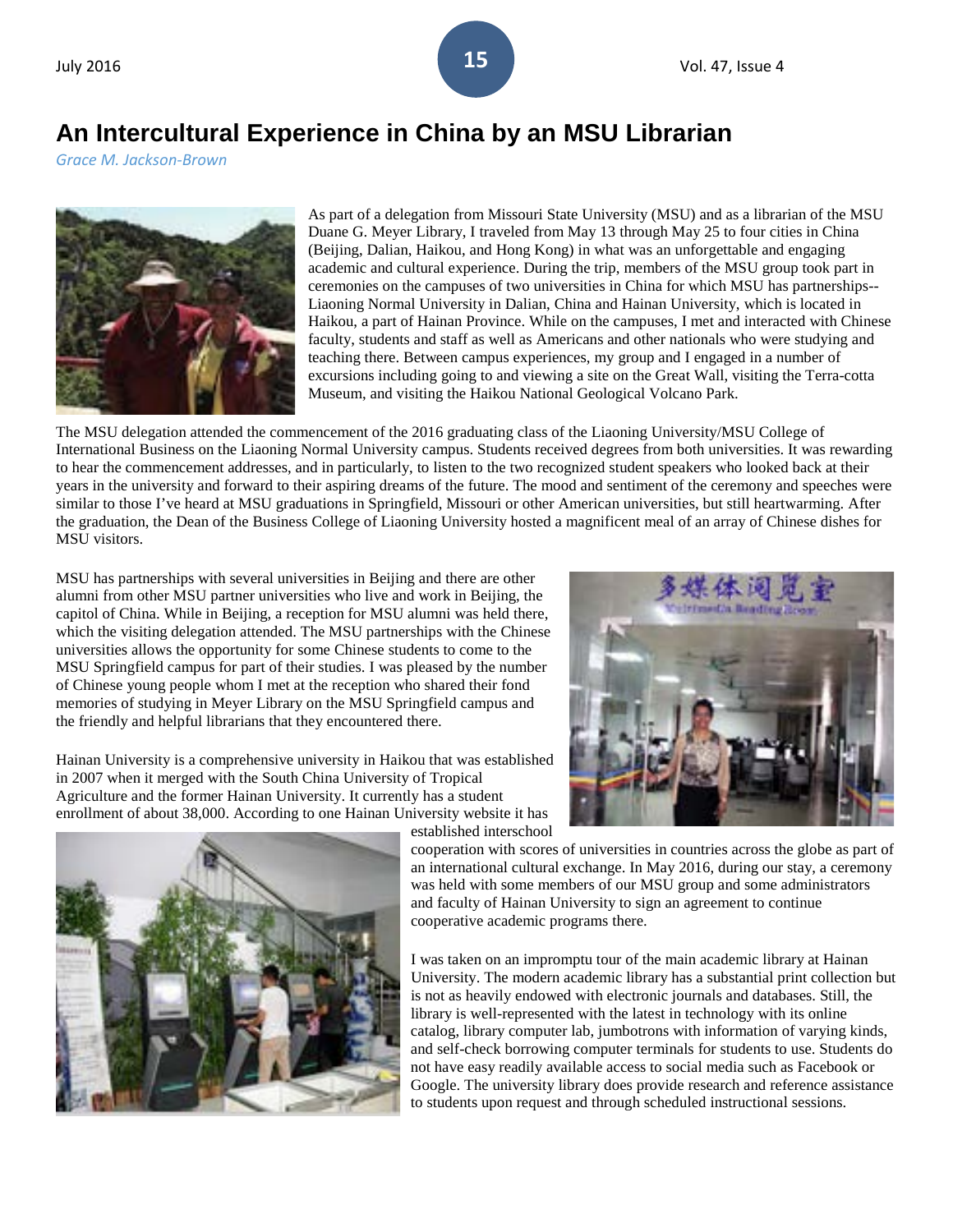# **Chris LeBeau elected RUSA 2017-2018 president**



The iSchool at the University of Missouri is very proud to announce *Chris LeBeau* has been elected as *President-Elect* of the *Reference and User Services Association* (RUSA). Chris is an assistant teaching professor/learning and research librarian at the iSchool at MU / University of Missouri-Kansas City and has been very involved in ALA and RUSA for many years.

Please read the full story: <http://www.ala.org/news/press-releases/2016/05/lebeau-elected-rusa-2017-2018-president>

# **SISLT / LIS alumna Kristen Totleben elected as Vice-Chair, Chair –Elect for ACRL**

Congratulations to Kristen Totleben (MA 2010) has been elected at Vice-Chair, Chair-Elect for the Association of College and Research Libraries Western European Studies Section. Kristen is the Modern Languages and Cultures Outreach Librarian at the University of Rochester

# **The iSchool welcomes new LIS faculty member**



Sarah Buchanan iss coming from the University of Texas at Austin where she is completing her PhD in Information Studies. Her focus is on the creation and curation of data in the humanities with a focus on enhancing the storytelling potential of archaeological collections. She works at the intersections of museum studies, archival sciences, digital classics, and community informatics.

# **Two SISLT LIS students awarded ALA Spectrum Scholarships**



The School of Information Science and learning Technologies at the University of Missouri is very proud to announce the American Library Association Office for Diversity has awarded Patricia Barra and Megan Dillahay with a 2016-2017 Spectrum Scholarship. Spectrum Scholars are selected "based on their commitment to diversity, commitment to entering the library profession, demonstrated community outreach, academic ability and achievements and leadership potential."

*Andrea Smolanovich, Marketing Representative, SISLT*